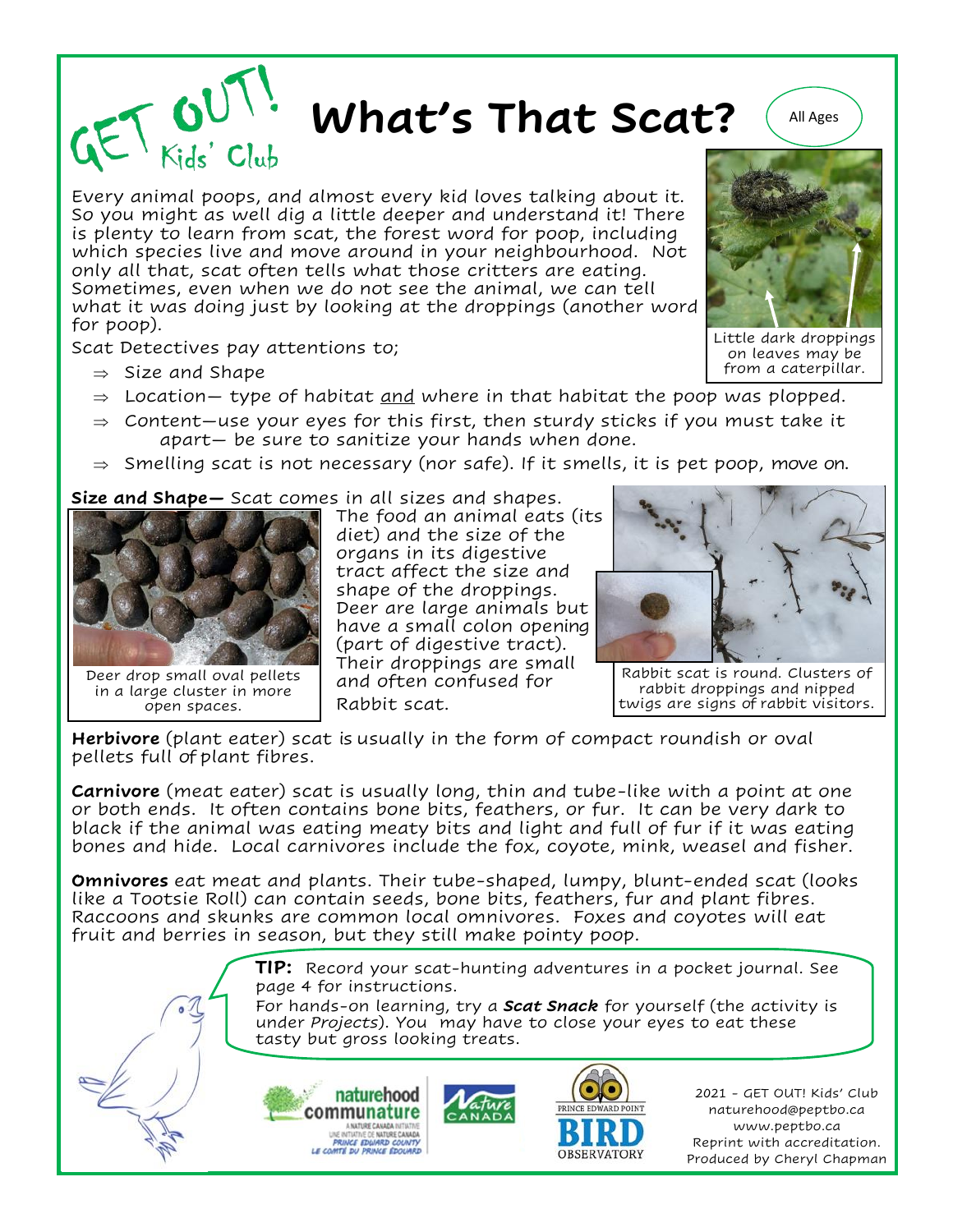2

**Location -** Different animals like different habitats (places to live). Wild turkeys

prefer to live in the woods and scrubby fields. Canada Geese like to live near water like ponds and lakes. Turkey and goose scat looks similar. The habitat where you find the scat will help you decide which bird likely made the deposit.

Some animals have telltale pooping patterns. Racoons like to poop on top of logs and stumps. Sometimes they use the same spot, called a latrine, over and over and over. Coyotes aren't shy, and they'll leave a deposit in the middle of a path or trail. A big pile of deer-type pellets outside a den or under a tree is likely porcupine scat. When you know your poop, you know what animals to look for in your area.



Wild turkey scat shows the green plant bits. The white part is a bird urine (pee).

**Content**— Using your eyes to examine scat is enough to tell you what an animal has been eating. Finely ground plant fibres, seeds, fruit, bits of bone, fur, feathers can be readily seen on the surface. More can be learned pulling apart the scat. Use sturdy sticks, and wash your hands afterwards.



Coyote Scat • pointy ends

• bits of bone

• fur

Look closely at the dissected coyote scat, Can you tell what is has eaten?

**It's a fake!** Dry, grey, pellets full of fur, feathers and bone bits may not be scat. Birds of prey, like owls and hawks, cough up oval pellets of indigestible bits. They are usually found near a tree trunk along with big white splotches.



## **Caution!! Gross content below.**



Nature finds a use for everything including scat! Animals sometimes roll in scat or other smelly things to hide their natural scent. Prey animals hope predators won't be able to smell and find them. Predators hope their prey won't smell them and hide.

As scavengers, vultures eat dead things. Anti-bacterial juices in the digestive tract keep vultures safe from getting sick after eating rotten food. This also means vulture poop and vomit kills bacteria. Vultures, after standing on their decomposing dinner while eating, will 'sanitize' their feet by poop and throw-up on them.

|               | 2021 - GET OUT! Kids' Club | Reprint with accreditation. |
|---------------|----------------------------|-----------------------------|
| www.peptbo.ca | naturehood@peptbo.ca       | Produced by Cheryl Chapman  |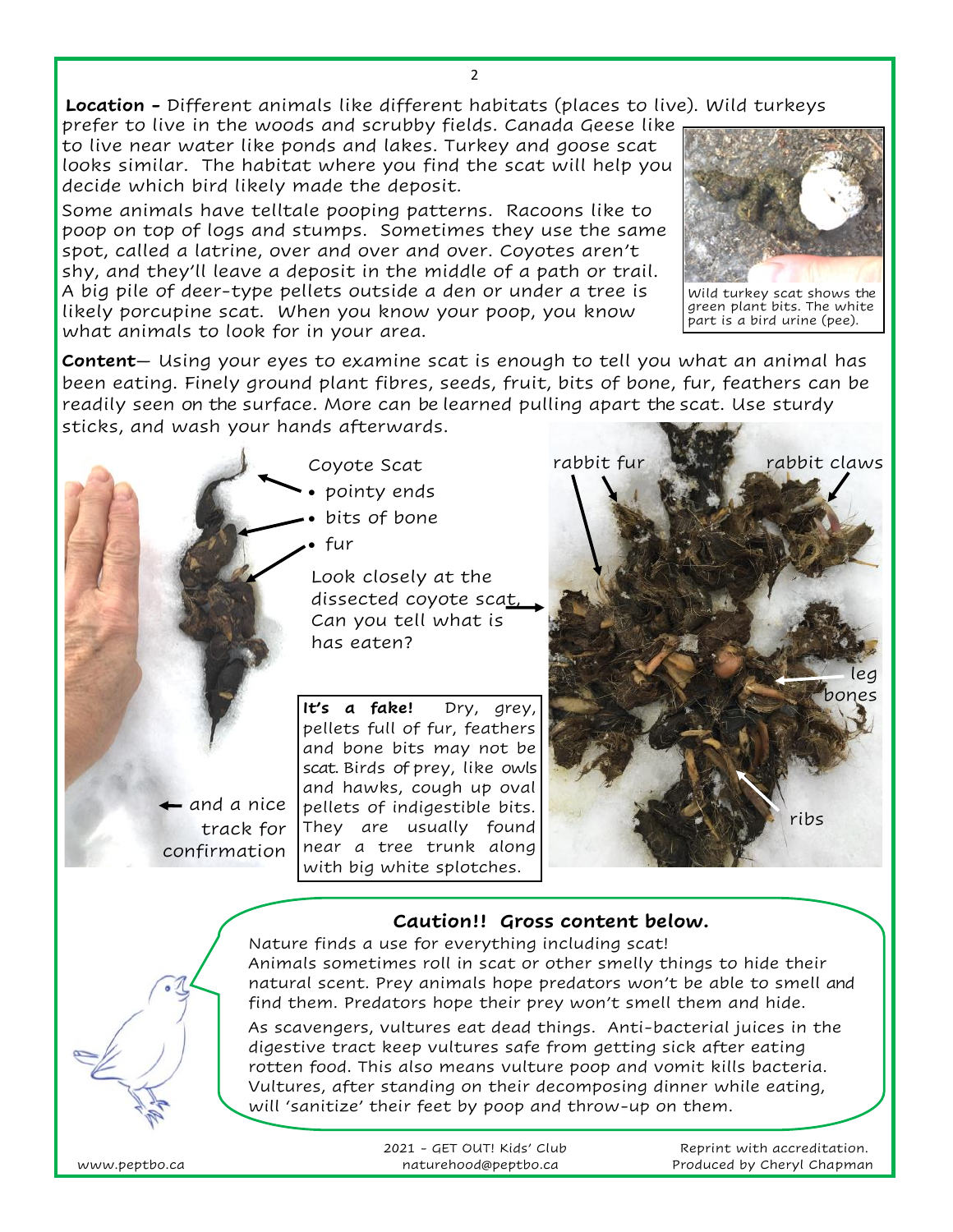## **Animal Scat Match**

Draw a line from the scat to the name of the animal that produced it.